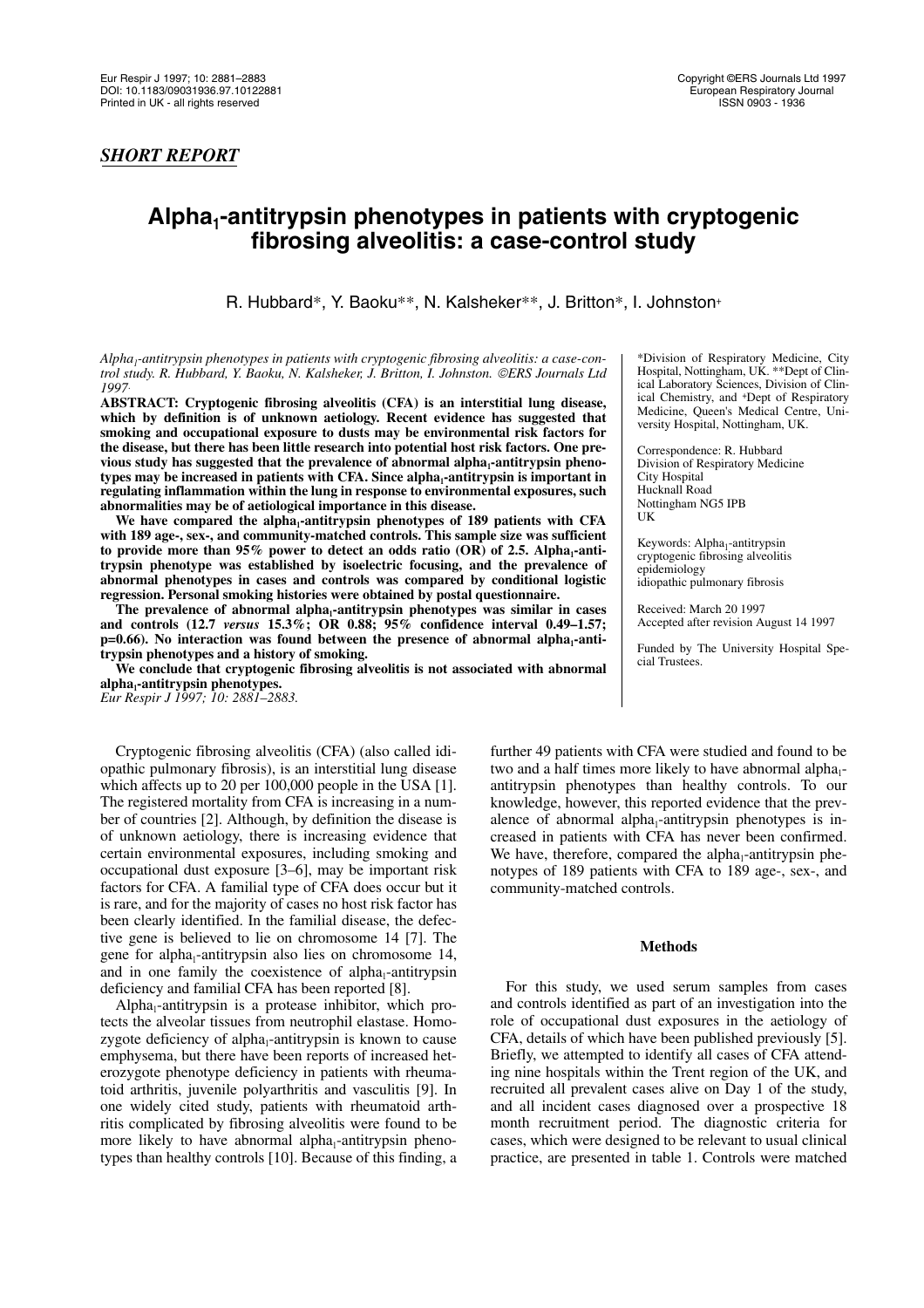Table 1. – Diagnostic criteria for cryptogenic fibrosing alveolitis (CFA)

- 1. Basal inspiratory pulmonary crackles on examination.
- 2. Bilateral interstitial lung shadowing on chest radiography.
- 3. No documentation history of exposure to asbestos or other recognized fibrogens, including birds.
- 4. No clinical evidence of coexisting collagen vascular disease.
- 5. No other coexisting cause of interstitial lung disease.
- 6. Restrictive lung function defined as FEV1/FVC >70% together with an FVC or *T*L,CO <80% of predicted. In the absence of restrictive lung function, patients were included if there were pathognomonic changes of CFA on a highresolution computed tomography scan.

FEV1: forced expiratory volume in one second; FVC: forced vital capacity; *T*L,CO: transfer factor of the lung for carbon monoxide.

for age and sex and were drawn from the list of the same general practitioner (GP) *i.e.* family doctor, as the cases. Controls were not matched on the basis of smoking habit, because in our original study cigarette smoking was one of the aetiological factors under investigation. However, detailed data on participant smoking history were available from the previous study [5] for use in the analysis, and additional clinical data were available for cases from review of the hospital clinical records. The survival status of each incident case was established from the GP 18 months after the completion of patient recruitment. Of the 218 cases in the present series, 189 (87%) consented to have a blood sample taken. Blood samples were also obtained from one matched control per case, approaching the controls in order of closeness of age to the case. Sera were separated and stored at -70°C prior to assay. The study was approved by the Nottingham City Hospital Ethics Committee.

 $Alpha_1$ -antitrypsin phenotyping of samples was performed, blind to disease status, by isoelectric focusing. For the analysis, the normal MM phenotype was defined as the baseline, and other phenotypes as abnormal, and the odds ratios (ORs) of CFA in relation to the presence of abnormal alpha<sub>1</sub>-antitrypsin phenotypes by conditional logistic regression were calculated.

This analysis was performed for cases as a whole, and also for incident cases separately to look for possible survival bias. A subset analysis was then performed to look for associations with individual abnormal phenotypes. The above analyses were repeated adjusting for the effects of smoking history, using first the binary variable "ever or never smoker" and then the quantitative variable "pack-years of smoking". Evidence of interaction between the presence of abnormal alpha $_1$ -antitrypsin phenotypes and the variable "ever or never smoker" was also sought. Finally, we examined whether the presence of abnormal  $alpha_1$ -antitrypsin phenotypes had any effect on survival for patients with CFA using Cox's proportional hazards analysis, for incident cases only.

Assuming the prevalence of abnormal alpha<sub>1</sub>-antitrypsin phenotypes in the general population to be 15%, it was calculated that using the 189 matched case-control sets of sera available, would provide in excess of 95% power to detect an OR of 2.5, *i.e.* of similar magnitude to that reported by GEDDES *et al.* [10].

Table 2. – Alpha<sub>1</sub>-antitrypsin phenotypes for all cases of cryptogenic fibrosing alveolitis and matched controls, and separately for incident cases and matched controls

|                                              | $Alpha_1$ -antitrypsin phenotype |          |     |    |          |
|----------------------------------------------|----------------------------------|----------|-----|----|----------|
|                                              | MМ                               | МS       | MZ. | SS | SZ       |
| All cases $(n=189)$<br>Controls $(n=189)$    | 165<br>160                       | 20<br>14 | 11  | З  | 0        |
| Incident cases $(n=57)$<br>Controls $(n=57)$ | 52<br>47                         | 4        |     |    | $\theta$ |

### **Results**

The mean  $(s_D)$  age of the cases was  $67$   $(11)$  yrs,  $131$ (69%) were male, and 57 (30%) were incident cases. At presentation, the mean percentage predicted (SD) forced vital capacity (FVC) was 79 (21)% and transfer factor of the lung for carbon monoxide (*T*L,CO) was 51 (17)%. A history of being a current or exsmoker was more common amongst cases than controls, although not to the point of statistical significance (77 *versus* 67%; OR 1.48; 95% confidence interval (95% CI) 0.87–2.51; p=0.15). The mean number of pack-years accumulated by cases who had smoked was higher than that for controls, although this difference was nonsignificant (37 *versus* 35 packyears; p=0.6). The median duration of follow-up for the incident cases was 2.1 yrs, during which time 30 (53%) cases died.

The results of phenotyping (table 2) demonstrated no evidence of association between CFA and the presence of abnormal alpha<sub>1</sub>-antitrypsin phenotypes either before (OR 0.88; 95% CI 0.49–1.57; p=0.66), or after adjustment for the effect of cigarette smoking (OR 0.80; 95% CI 0.43– 1.49; p=0.49). Similarly, for incident cases only, no relationship was found between alpha<sub>1</sub>-antitrypsin phenotype and CFA either before (OR 0.43; 95% CI 0.11–1.66; p=0.22), or after adjustment for the effects of smoking (OR 0.29; 95% CI 0.06–1.38; p=0.12). Use of pack-years rather than the binary variable "ever or never smoker" in these analyses produced similar results. No evidence of any interaction between smoking habit and alpha $_1$ -antitrypsin was found.

Subset analysis revealed no evidence of association between CFA and any particular alpha $_1$ -antitrypsin phenotype. The presence of abnormal alpha<sub>1</sub>-antitrypsin phenotypes had no effect on the survival of incident cases (hazard ratio 0.49; 95% CI 0.07–3.60; p=0.5), even after adjustment for age at presentation, sex, FVC at presentation, and smoking habit (hazard ratio 1.04; 95% CI 0.13– 8.26; p=0.97).

#### **Discussion**

Our results provide no evidence of an association between the presence of abnormal alpha<sub>1</sub>-antitrypsin phenotypes and cryptogenic fibrosing alveolitis, findings which clearly contrast with those of GEDDES *et al.* [10]. This negative study is not due to a lack of statistical power since we had sufficient cases, almost four times as many as GEDDES *et al.* [10], and controls to detect an OR of 2.5,